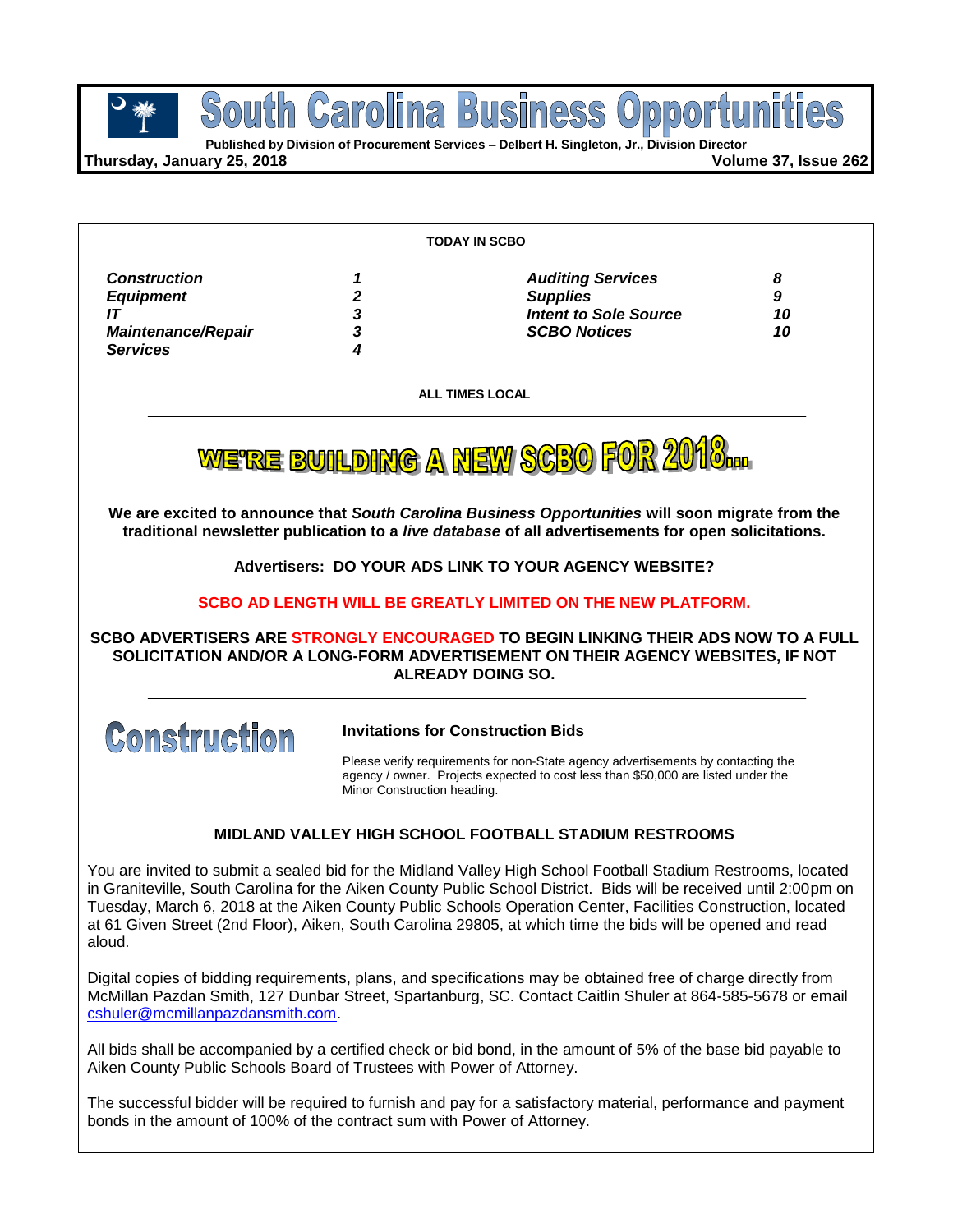# **Thursday, January 25, 2018 2 Volume 37, Issue 262**

No Bid shall be withdrawn for a period of thirty (30) days subsequent to the opening of the bids without the consent of the owner.

The Owner reserves the right to reject any or all bids or to waive any informalities in the bidding.

Applicants must have a contractor license in the state of South Carolina, and must be qualified under the provisions of the contractor's licensing law "(South Carolina Code of Laws of 1976, Title 40, Chapter 11)". This project is covered under provisions of code of laws of South Carolina (1976) and as amended.

NON-MANDATORY PRE-BID CONFERENCE: A non-mandatory pre-bid conference will be held at 2:00pm, Tuesday, February 13, 2018 at Midland Valley High School Football Stadium, 227 Mustang Drive, Graniteville, South Carolina 29829, phone number 803-593-7100. General Contractors wishing to submit a bid on this project are invited to attend. Subcontractors are also invited to attend. All contractors meet at the stadium entrance at 2:00pm.

# **REQUEST FOR QUOTE -- POLE BUILDING -- BLYTHEWOOD HIGH SCHOOL**

Richland School District Two is requesting quotes from a qualified, licensed contractor to provide and construct a 30' x 60' x 14' pole building with steel roof with enclosed gables, 6 x 6 posts with no insulation, no concrete flooring, and no walls to be used as cover for the softball batting cage at Blythewood High School, 10901 Wilson Blvd, Blythewood SC 29016. Please direct any questions and/or quotes to [bmizzell@richland2.org.](mailto:bmizzell@richland2.org) All quotes shall be received no later than 11:00am, Friday, February 9, 2018.

# **CHESTER COUNTY SCHOOL DISTRICT**

Chester County School District is seeking proposals for the removal and replacement of nineteen (19) HVAC units at Chester Park Complex. All interested bidders contact Jennifer Ellis at 803-581-9338 for RFP Bid Package.



# **FLORENCE, SC -- INVITATION TO BID NO. 2018-09 -- FREEDOM FLORENCE PORTABLE FENCING**

The City of Florence is accepting bids from qualified vendors for the purchase and delivery of portable fencing for the softball/baseball fields at the Freedom Florence Recreation Complex located at 1515 Freedom Boulevard, Florence, SC.

Bid Opening Date/Time: February 13, 2018 at 10:00am Location for the Receipt of Bids: The City Center located at 324 Evans Street, Florence, SC 29501

The invitation to bid document can be found on our website [www.cityofflorence.com](http://www.cityofflorence.com/) at the purchasing and bids link or by contacting: Lynwood F. Givens by e-mail: [lgivens@cityofflorence.com](mailto:lgivens@cityofflorence.com) or by fax at 843-665-3111.

Mailing Address: City of Florence, Office of Purchasing and Contracting, 324 W. Evans Street Florence, SC 29501.

The City of Florence welcomes and encourages submissions from minority and woman owned businesses. Please indicate that you are a minority or woman owned business with your request for bid documents.

This solicitation does not commit the City of Florence to award a contract, to pay any costs incurred in the preparation of a bid, or to procure or contract for services. The City of Florence reserves the right to reject any and all responses, to cancel this solicitation, and to make an award deemed in its own best interest.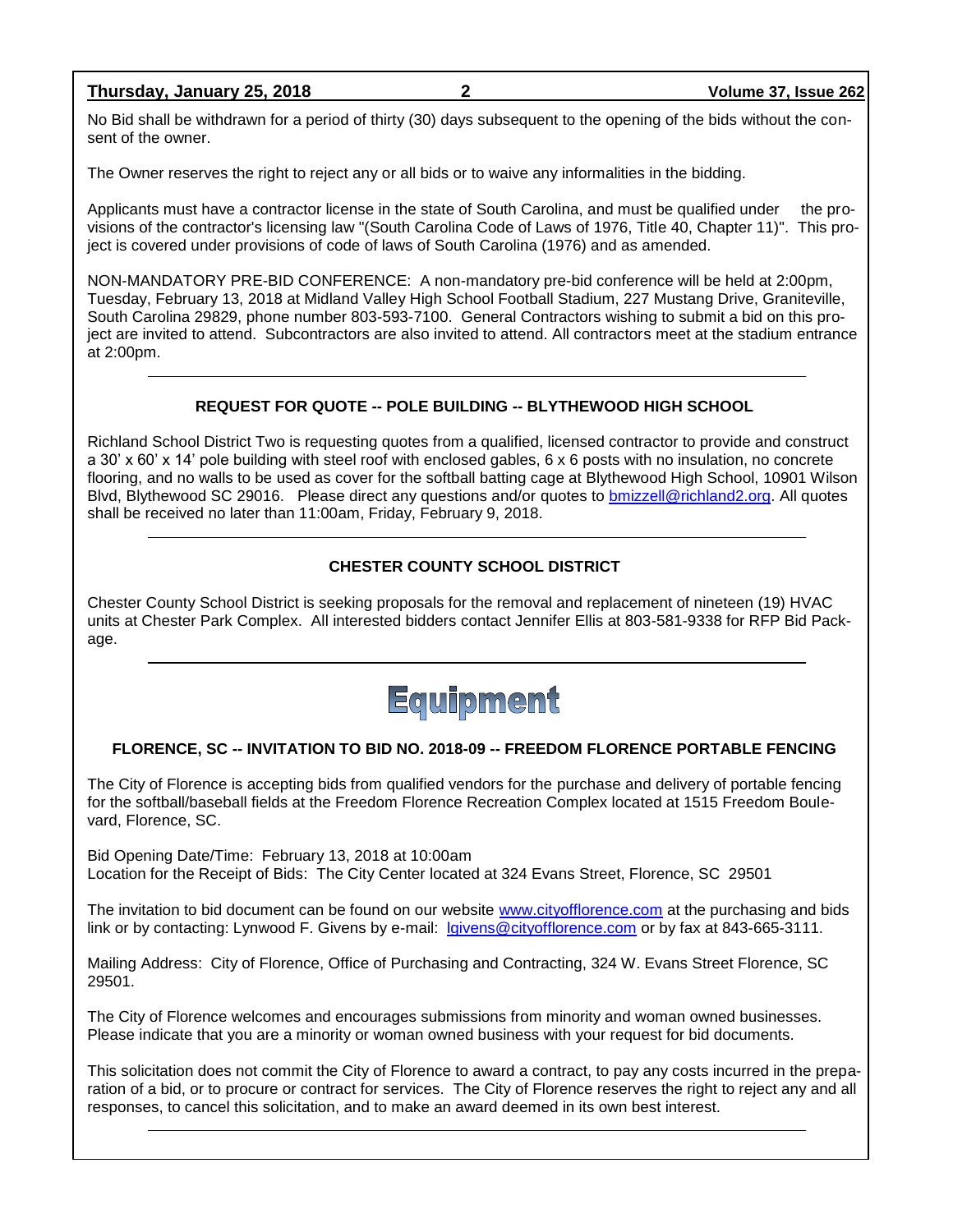# **Thursday, January 25, 2018 3 Volume 37, Issue 262**

# **YORK COUNTY -- NOTICE OF BID# 2521**

York County is seeking bids from qualified firms for two (2) each new, unused, 2018 model, Dodge Durango SUVs. Bids will be received in the York County Purchasing Department, #6 S. Congress St., York, SC 29745 until 2:00pm on Tuesday, February 13, 2018, at which time said bids will be publicly opened. This bid can be viewed on the York County website [www.yorkcountygov.com/purchasing.](http://www.yorkcountygov.com/purchasing)

**Description:** C-PEN READER PEN SCANNER **Solicitation No.:** 2018-027 **Delivery Point:** Irmo, SC 29063 **Submit Offer By:** 2/1/20108 11:00am<br>**Purchasing Entity:** School District F **School District Five of Lexington and Richland Counties Buyer:** Lynda Robinson, 803-476-8140 / [D5bids@lexrich5.org](mailto:D5bids@lexrich5.org) **Download Solicitation From:** [www.lexrich5.org/Page/16458](http://www.lexrich5.org/Page/16458)

# **Information Technology**

**Description:** IP CAMERAS AND LICENSE **Solicitation Number:** 5400014936 **Submit Offer By:** 02/01/2018 10:00am **Purchasing Agency:** SC Department of Corrections 4420 Broad River Road Columbia, SC 29210 **Buyer:** MYRTLE DEWERDT **Email:** [dewerdt.myrtle@doc.state.sc.us](mailto:dewerdt.myrtle@doc.state.sc.us) **Download Solicitation From:**  <http://webprod.cio.sc.gov/SCSolicitationWeb/solicitationAttachment.do?solicitnumber=5400014936>

**Description:** RE-SOLICITATION OF DATA DISCOVERY TOOL **Solicitation No.:** 95537849-1 **Delivery Point:** Clemson, SC **Submit Offer By:** 02/09/2018 2:30pm. Deadline for receipt of questions is 02/01/2018, 12:00 noon. Questions must be emailed to Tammy Crooks at [duncant@clemson.edu](mailto:duncant@clemson.edu) prior to the deadline for receipt. **Purchasing Entity:** Clemson University, Procurement Services, Administrative Services Bldg., 108 Perimeter Rd., Clemson, SC 29634 **Buyer:** Tammy D. Crooks, [duncant@clemson.edu,](mailto:duncant@clemson.edu) 864-656-0641 **Download Solicitation From:** Online solicitations only. Solicitations can be viewed at <https://clemson.ionwave.net/CurrentSourcingEvents.aspx>

# **Maintenance and Repair**

**Description:** REPAIR/RESURFACING OF KITCHEN FLOORING **Solicitation Number:** 5400014907 **Submit Offer By:** 02/12/2018 10:00am **Purchasing Agency:** SC Department of Corrections 4420 Broad River Road Columbia, SC 29210 **Buyer:** BRITTANY DRIGGERS **Email:** [driggers.brittany@doc.state.sc.us](mailto:driggers.brittany@doc.state.sc.us) **Download Solicitation From:**  <http://webprod.cio.sc.gov/SCSolicitationWeb/solicitationAttachment.do?solicitnumber=5400014907>

**Description:** ELEVATOR MAINT. & REPAIR SPARTANBURG MHC **Solicitation Number:** 5400014785 **Site Visit:** By appt. only. **Submit Offer By:** 02/12/2018 3:15pm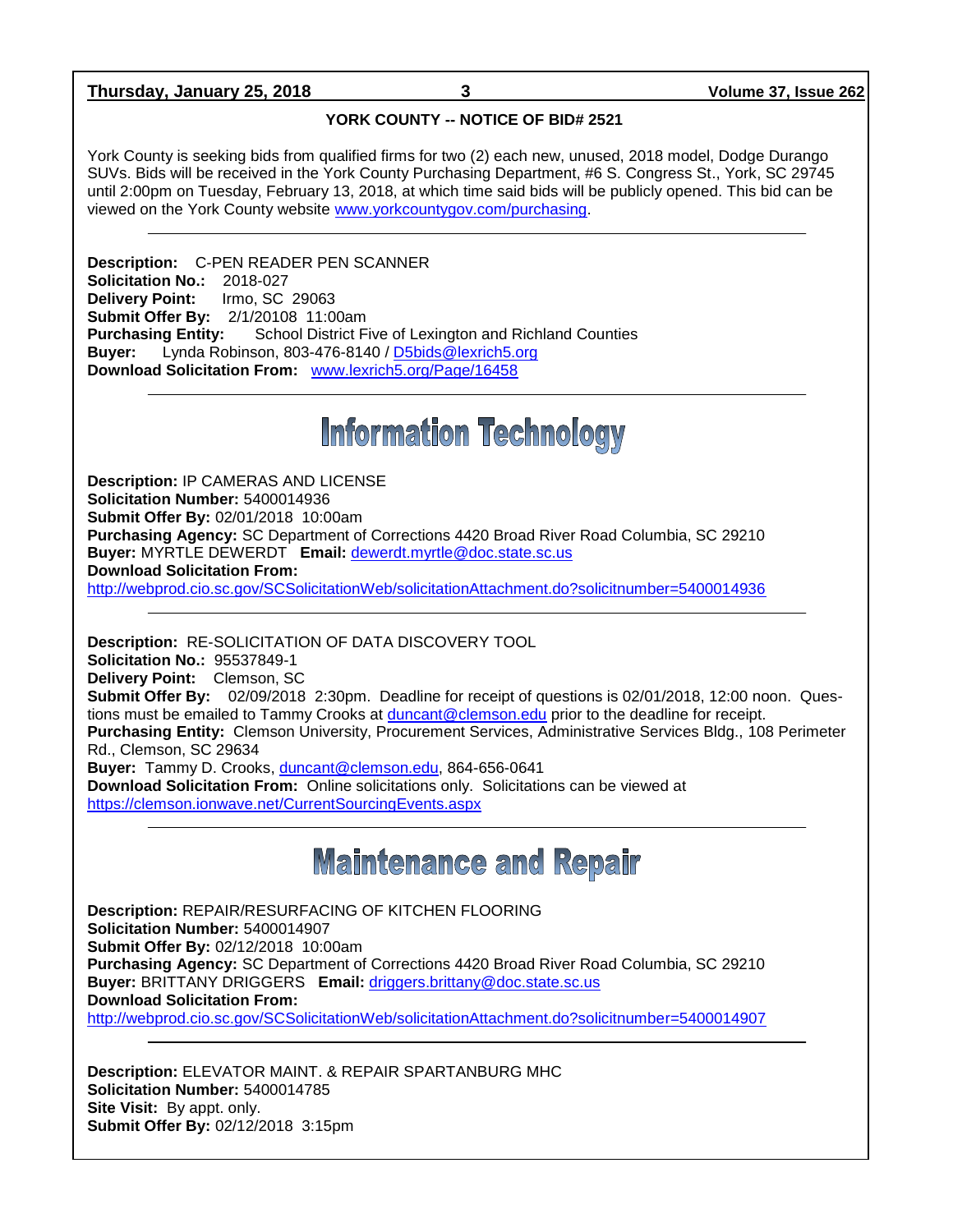#### **Thursday, January 25, 2018 4 Volume 37, Issue 262**

**Purchasing Agency:** SC Dept. of Mental Health 2414 Bull Street, Room 201 Columbia, SC 29201 **Buyer:** JEAN BEANE **Email:** [jean.beane@scdmh.org](mailto:jean.beane@scdmh.org)

**Download Solicitation From:** 

<http://webprod.cio.sc.gov/SCSolicitationWeb/solicitationAttachment.do?solicitnumber=5400014785>

**Description:** ELEVATOR MAINT. & REPAIR PEEDEE MHC **Solicitation Number:** 5400014871 **Site Visit:** By appt. only. **Submit Offer By:** 02/12/2018 3:00pm **Purchasing Agency:** SC Dept. of Mental Health 2414 Bull Street, Room 201 Columbia, SC 29201 **Buyer:** JEAN BEANE **Email:** [jean.beane@scdmh.org](mailto:jean.beane@scdmh.org) **Download Solicitation From:**  <http://webprod.cio.sc.gov/SCSolicitationWeb/solicitationAttachment.do?solicitnumber=5400014871>



**Description:** PEST CONTROL SVCS LEXINGTON MHC **Solicitation Number:** 5400014816 **Pre-bid:** By appt. only. **Submit Offer By:** 02/09/2018 3:00pm **Purchasing Agency:** SC Dept. of Mental Health 2414 Bull Street, Room 201 Columbia, SC 29201 **Buyer:** JEAN BEANE **Email:** [jean.beane@scdmh.org](mailto:jean.beane@scdmh.org) **Download Solicitation From:**  <http://webprod.cio.sc.gov/SCSolicitationWeb/solicitationAttachment.do?solicitnumber=5400014816>

**Description:** INSPECT/TREAT BEDBUGS LEXINGTON MNC **Solicitation Number:** 5400014806 **Pre-bid:** By appt. only. **Submit Offer By:** 02/09/2018 3:15pm **Purchasing Agency:** SC Dept. of Mental Health 2414 Bull Street, Room 201 Columbia, SC 29201 **Buyer:** JEAN BEANE **Email:** [jean.beane@scdmh.org](mailto:jean.beane@scdmh.org) **Download Solicitation From:**  <http://webprod.cio.sc.gov/SCSolicitationWeb/solicitationAttachment.do?solicitnumber=5400014806>

**Description:** PEST CONTROL SERVICE DPS/DMV HQ **Solicitation Number:** 5400014721 **Submit Offer By:** 02/09/2018 2:00pm **Purchasing Agency:** SC Department of Public Safety 10311 Wilson Boulevard, D-1 Blythewood, SC 29016 **Buyer:** MARGARET WOODSON **Email:** [margaretwoodson@scdps.gov](mailto:margaretwoodson@scdps.gov) **Download Solicitation From:**  <http://webprod.cio.sc.gov/SCSolicitationWeb/solicitationAttachment.do?solicitnumber=5400014721>

**Description:** CAPTIONING SERVICES **Solicitation Number:** 5400014928 **Submit Offer By:** 02/06/2018 2:00pm **Purchasing Agency:** SC Educational Television Comm. 1041 George Rogers Boulevard Columbia, SC 29201-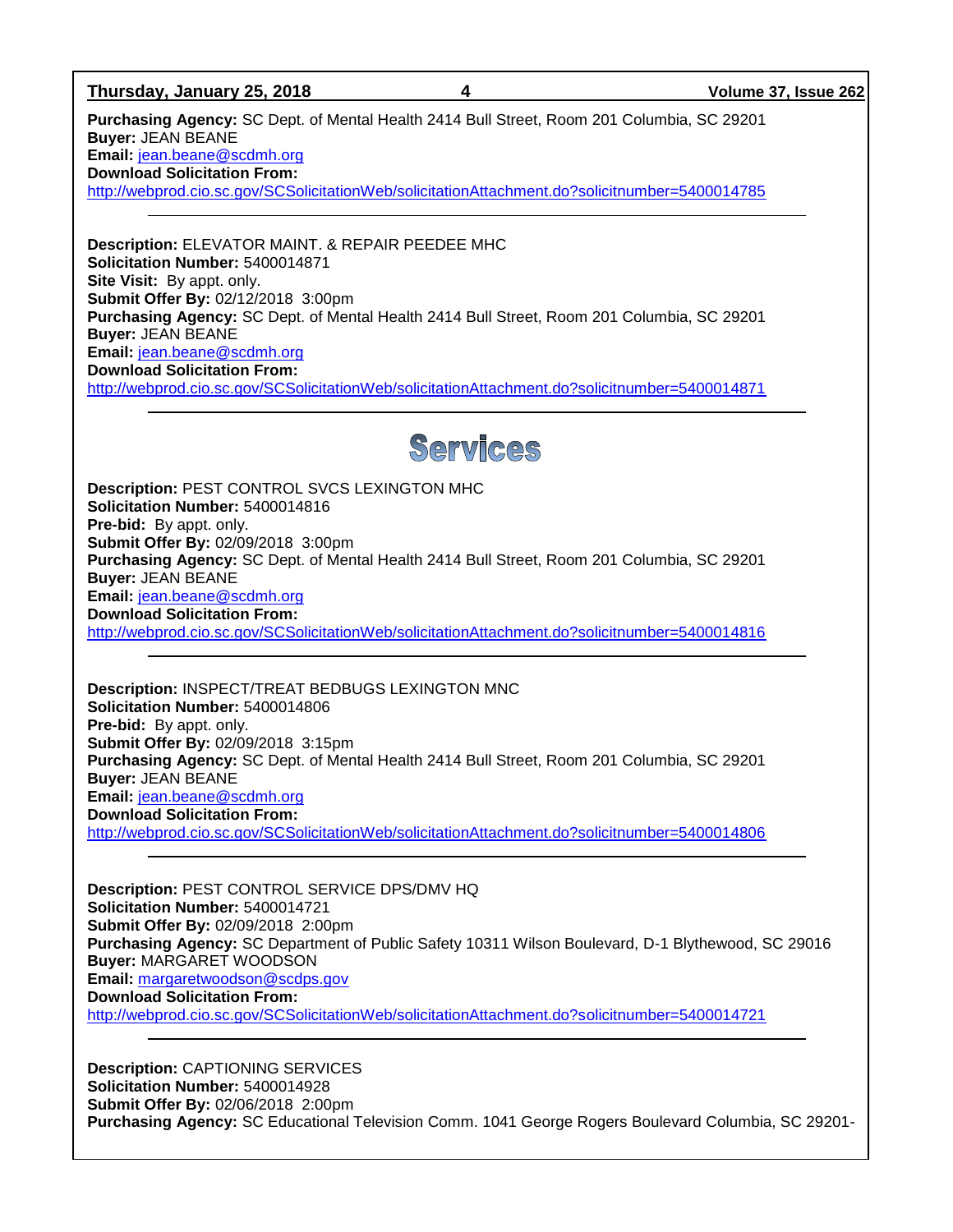# **Thursday, January 25, 2018 5 Volume 37, Issue 262**

4761 **Buyer:** MATTHEW HALL **Email:** [Matthew.Hall@admin.sc.gov](mailto:Matthew.Hall@admin.sc.gov) **Download Solicitation From:**  <http://webprod.cio.sc.gov/SCSolicitationWeb/solicitationAttachment.do?solicitnumber=5400014928>

**Description:** DISTRICT 1 CONCRETE AND FLOWABLE FILL **Solicitation Number:** 5400014771 **Submit Offer By:** 02/22/2018 2:30pm **Purchasing Agency:** D1 Bridge Inspection 1430-A Shop Road Columbia, SC 29201-4844 **Buyer:** CANDIS GOLSTON **Email:** [GolstonCL@scdot.org](mailto:GolstonCL@scdot.org) **Download Solicitation From:**  <http://webprod.cio.sc.gov/SCSolicitationWeb/solicitationAttachment.do?solicitnumber=5400014771>

**Description:** PORTABLE TOILET RENTAL, TERM CONTRACT -- The Georgetown County, SC Department of Parks and Recreation (GCPR) is soliciting bids for a term contract for rental of approximately fifty (50) portable toilets for the County under a twelve (12) month base contract, with up to four (4) additional 12-month optional renewal periods beginning approximately April 01, 2018. This information is also available for download without charge on the County website at [www.gtcounty.org,](http://www.gtcounty.org/) select "Bid Opportunities" from the Quick Links box on the home page.

**Solicitation No.:** 18-012

**Delivery Point:** Various locations within the borders of Georgetown County, SC.

**Submit Offer By:** 2/14/2018 4:00pm

**Purchasing Entity:** County of Georgetown, SC, Purchasing Officer, 129 Screven Street, Suite 239, Georgetown, SC 29440

**Buyer:** Kyle Prufer, Purchasing Officer, 843-545-3082, [purch@gtcounty.org](mailto:purch@gtcounty.org)

**Download Solicitation From:** Georgetown County website at [www.gtcounty.org](http://www.gtcounty.org/) select "Bid Opportunities" from the Quick Links box on the homepage.

**Description:** SPARTANBURG SCHOOL DISTRICT TWO IS SEEKING OFFERS FROM QUALIFIED FIRMS TO DEMOLISH PORTABLE BUILDINGS. **Solicitation No.:** RFB1812 Portable Demolition **Submit Offer By:** 2/8/2018 2:00pm **Purchasing Entity:** Spartanburg School District Two, 3231 Old Furnace Road, Chesnee, SC 29323 **Buyer:** Kacey Austin, 864-515-5135, [Kacey.Austin@spartanburg2.k12.sc.us](mailto:Kacey.Austin@spartanburg2.k12.sc.us) **Download Solicitation From:** <http://www.spart2.org/departments/finance/procurement>

# **OFFICE SPACE IN GREENVILLE COUNTY**

# **FOR THE SOUTH CAROLINA DEPARTMENT OF MOTOR VEHICLES**

The State of South Carolina is seeking office space in Greenville County on behalf of South Carolina Department of Motor Vehicles. Information about this bid can be found at [http://admin.sc.gov/facilitiesmanagementandpropertyservices/leasing/current-solicitations.](http://admin.sc.gov/facilitiesmanagementandpropertyservices/leasing/current-solicitations)

Please direct your responses and inquiries in writing to Tracy Irvin, Department of Administration, Real Property Services, 1200 Senate Street, 6th floor, Columbia, SC 29201, Fax 803-737-0592, or [tracy.irvin@admin.sc.gov.](mailto:tracy.irvin@admin.sc.gov) All proposals must be received in the Real Property Services Office on or before 4:00pm, February 15, 2018.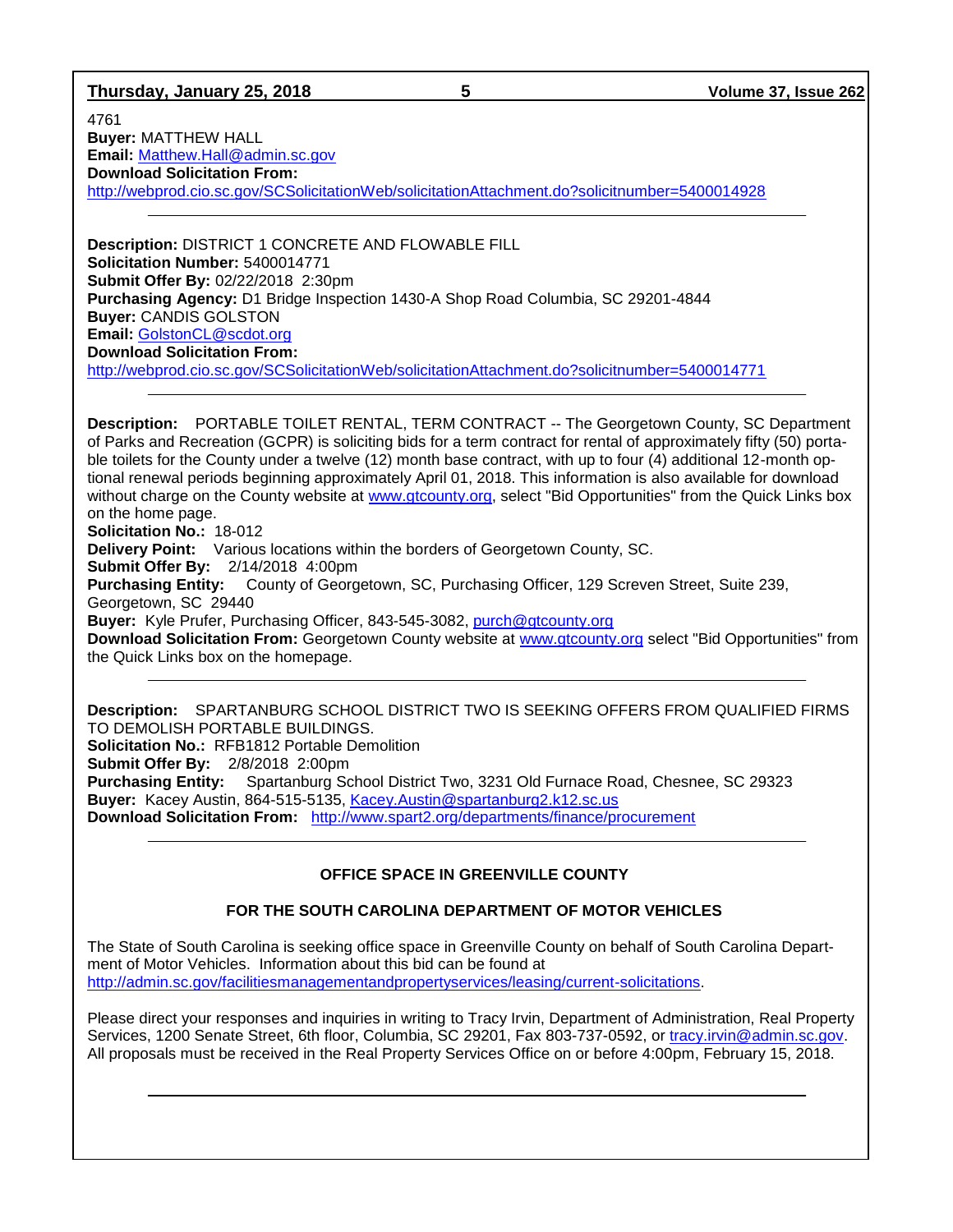# **Thursday, January 25, 2018 6 Volume 37, Issue 262**

# **OFFICE SPACE IN CHARLESTON COUNTY-MT. PLEASANT**

#### **FOR THE SOUTH CAROLINA DEPARTMENT OF MOTOR VEHICLES**

The State of South Carolina is seeking office space in Charleston County on behalf of South Carolina Department of Motor Vehicles. Information about this bid can be found at [http://admin.sc.gov/facilitiesmanagementandpropertyservices/leasing/current-solicitations.](http://admin.sc.gov/facilitiesmanagementandpropertyservices/leasing/current-solicitations)

Please direct your responses and inquiries in writing to Tracy Irvin, Department of Administration, Real Property Services, 1200 Senate Street, 6th floor, Columbia, SC 29201, Fax 803-737-0592, or [tracy.irvin@admin.sc.gov.](mailto:tracy.irvin@admin.sc.gov) All proposals must be received in the Real Property Services Office on or before 4:00pm, February 15, 2018.

# **OFFICE SPACE IN CHARLESTON COUNTY**

### **FOR THE SOUTH CAROLINA DEPARTMENT OF MOTOR VEHICLES**

The State of South Carolina is seeking office space in Charleston County on behalf of South Carolina Department of Motor Vehicles. Information about this bid can be found at [http://admin.sc.gov/facilitiesmanagementandpropertyservices/leasing/current-solicitations.](http://admin.sc.gov/facilitiesmanagementandpropertyservices/leasing/current-solicitations)

Please direct your responses and inquiries in writing to Tracy Irvin, Department of Administration, Real Property Services, 1200 Senate Street, 6th floor, Columbia, SC 29201, Fax 803-737-0592, or [tracy.irvin@admin.sc.gov.](mailto:tracy.irvin@admin.sc.gov) All proposals must be received in the Real Property Services Office on or before 4:00pm, February 15, 2018.

# **OFFICE SPACE IN CHARLESTON COUNTY**

# **FOR THE SOUTH CAROLINA SCHOOL FOR THE DEAF AND THE BLIND**

The State of South Carolina is seeking office space in Charleston County on behalf of South Carolina School for the Deaf and the Blind. Information about this bid can be found at [http://admin.sc.gov/facilitiesmanagementandpropertyservices/leasing/current-solicitations.](http://admin.sc.gov/facilitiesmanagementandpropertyservices/leasing/current-solicitations)

Please direct your responses and inquiries in writing to Tracy Irvin, Department of Administration, Real Property Services, 1200 Senate Street, 6th floor, Columbia, SC 29201, Fax 803-737-0592, or [tracy.irvin@admin.sc.gov.](mailto:tracy.irvin@admin.sc.gov) All proposals must be received in the Real Property Services Office on or before 4:00pm, January 31, 2018.

#### **FOUNTAIN MAINTENANCE**

Solicitation Number: 2018-IFB-38

Submit Offer By: 2/22/2018 3:00pm

Purchasing Agency: Lexington County, 212 South Lake Drive, Suite 503, Lexington, SC 29072

Contact: Brad Cain

Email: [bcain@lex-co.com](mailto:bcain@lex-co.com)

Phone: 803-785-8319

Download Solicitation From: <https://bids.sciquest.com/apps/Router/PublicEvent?CustomerOrg=LexingtonCounty>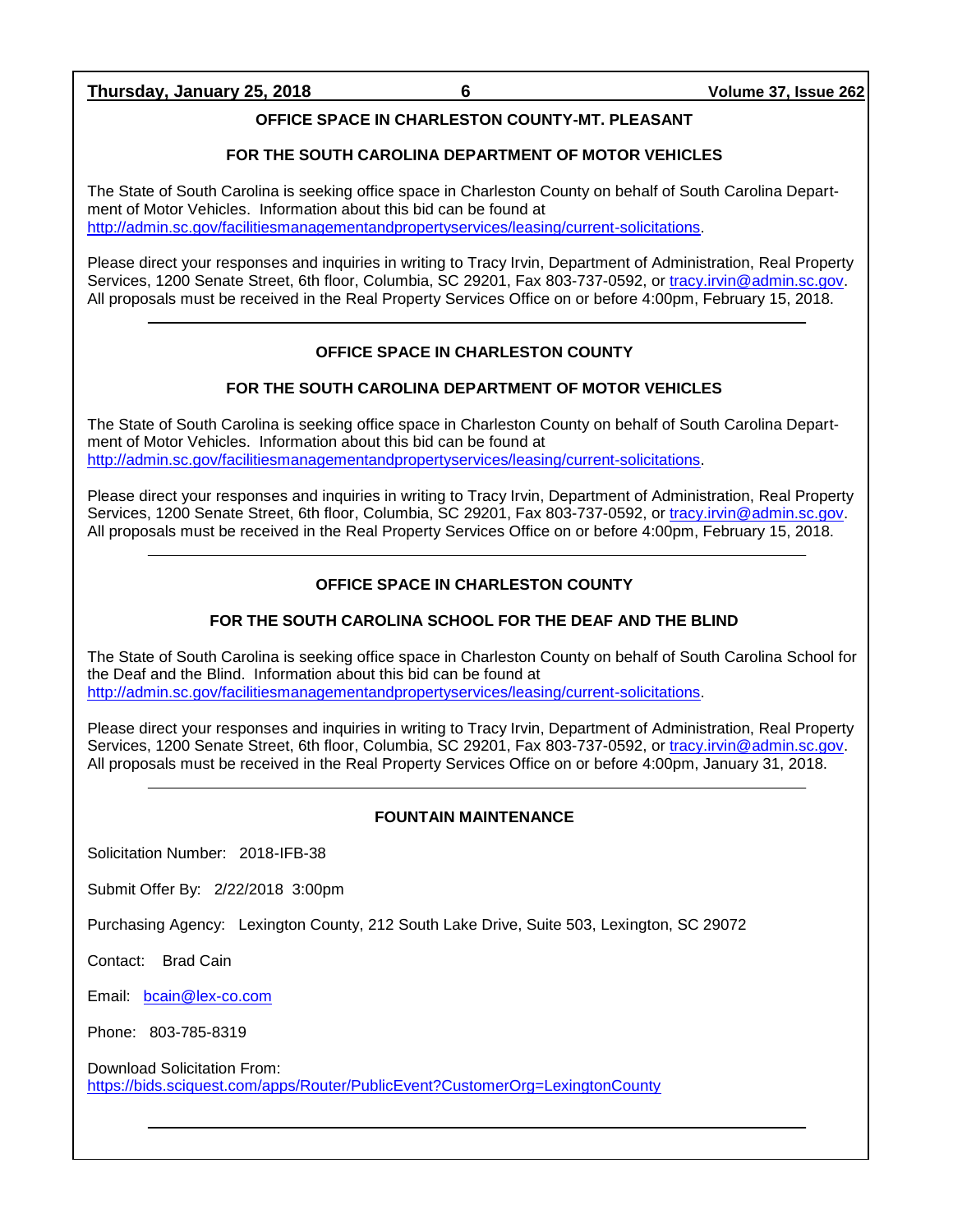# **Thursday, January 25, 2018 7 Volume 37, Issue 262**

#### **AGRICULTURAL LEASE**

Renewable Water Resources ("ReWa" or "Owner"), a special purpose district and political subdivision of the State of South Carolina, with its principal place of business at 561 Mauldin Road, Greenville, South Carolina 29607 is soliciting proposal packages from eligible Respondents ("Tenant") regarding the agricultural lease of certain ReWa property adjacent to ReWa's Durbin Creek Water Resource Recovery Facility (WRRF). The fields are currently being used to produce hay.

There will be a non-mandatory site visit on 2/8/2018 2:00pm at:

Durbin Creek WWTP 945 Invernary Road Fountain Inn, SC 29681

Mail or hand deliver proposal to the following address no later than the RFP opening 02/20/2018 at 2:00pm:

Renewable Water Resources (ReWa) Purchasing Department 561 Mauldin Road Greenville, South Carolina 29607 #400 – 01/24/2018 RFP ReWa Property Agricultural Land Lease

Inquiries on the project or requests for additional information must be in writing and be directed to: Stephanie Selman, ReWa Purchasing Department - 561 Mauldin Road, Greenville, SC 29607 or e-mail to [stephanies@re-wa.org](mailto:stephanies@re-wa.org)

### **FLORENCE, SC -- INVITATION TO BID NO. 2017-137 -- SLUDGE HAULING SERVICES**

The City of Florence is accepting bids from qualified bidders to for sludge hauling services from the City of Florence Wastewater Treatment Plant located at 1000 Stockade Road, Florence, SC 29501 to the Lee County landfill located 1431 Sumter Hwy., Bishopville, SC 29010 or the Richland Landfill located at 1047 Highway Church Rd., Elgin, SC 29045.

Bid Opening Date/Time: February 20, 2018 at 2:00pm.

Location for the Receipt of Bids: The City Center located at 324 Evans Street, Florence, SC 29501

The invitation to bid document can be found on our website [www.cityofflorence.com](http://www.cityofflorence.com/) at the purchasing and bids link or by contacting: Lynwood F. Givens by e-mail: [lgivens@cityofflorence.com](mailto:lgivens@cityofflorence.com) or by fax at 843-665-3111.

Mailing Address: City of Florence, Office of Purchasing and Contracting, 324 W. Evans Street Florence, SC 29501.

The City of Florence welcomes and encourages submissions from minority and woman owned businesses. Please indicate that you are a minority or woman owned business with your request for bid documents.

This solicitation does not commit the City of Florence to award a contract, to pay any costs incurred in the preparation of a bid, or to procure or contract for services. The City of Florence reserves the right to reject any and all responses, to cancel this solicitation, and to make an award deemed in its own best interest.

**Description:** INSTALL PLUMBING LINES AT THE CHESTER COUNTY EMERGENCY MANAGEMENT OFFICE LOCATED AT 127 SALUDA ST., CHESTER, SC. **Solicitation No.:** RFP 1718-05 **Delivery Point:** Chester, SC Pre-proposal Conf.: Mandatory. 2/1/2018 10:00am - 127 Saluda St., Chester, SC 29706 **Submit Offer By:** 2/15/2018 2:00pm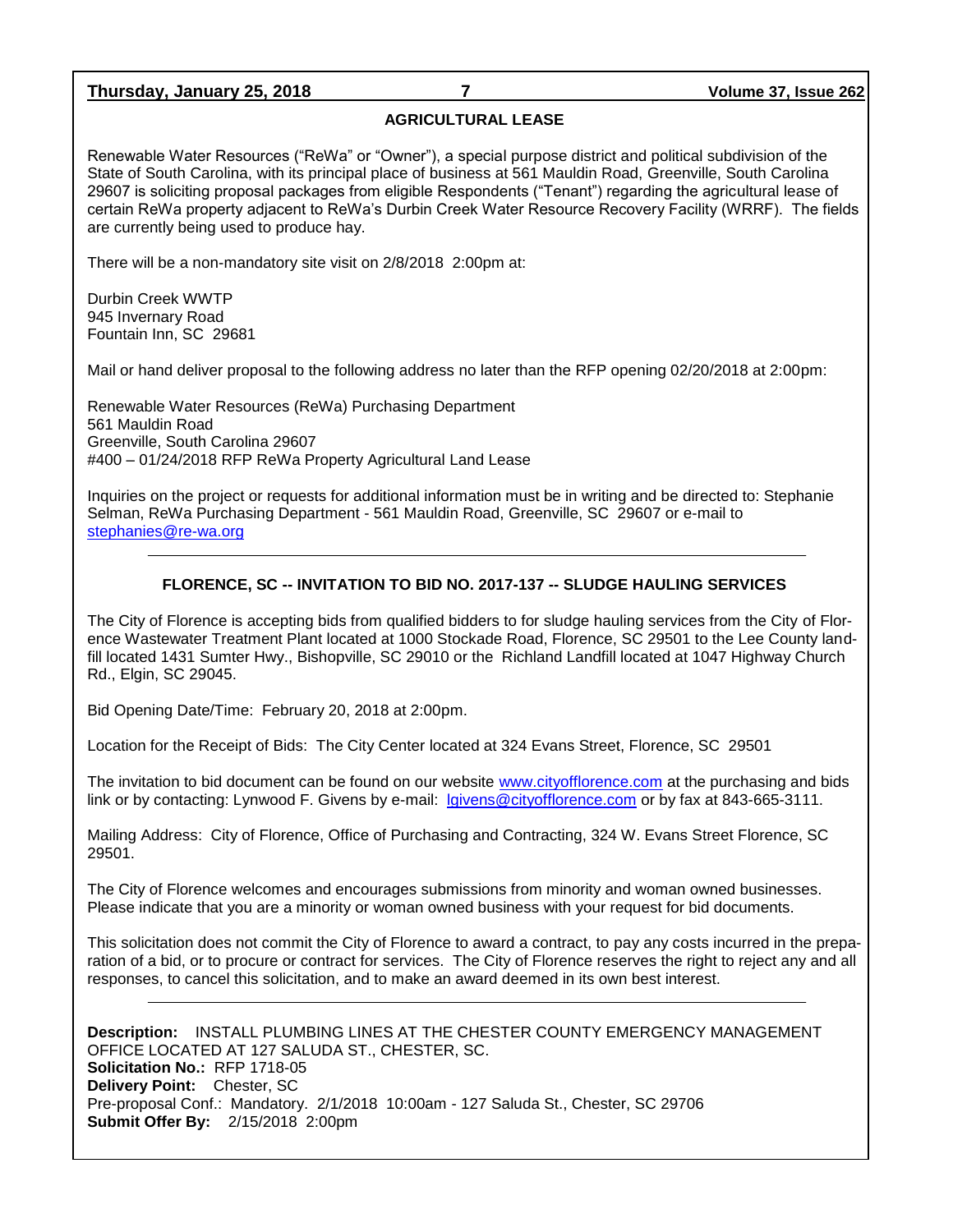**Thursday, January 25, 2018 8 Volume 37, Issue 262**

**Purchasing Entity:** Chester County Government, 1476 J.A. Cochran Bypass, Chester, SC 29706 **Buyer:** Susan M. Cok, Director of Contracts and Procurement, 803-581-2829 / [scok@chestercounty.org](mailto:scok@chestercounty.org)  **Download Solicitation From:** [www.chestercounty.org](http://www.chestercounty.org/)

**Description:** RE BID USC UNION CENTRAL BUILDING WINDOW REPLACEMENT **Solicitation No.:** USC-IFB-3180-JB-Re Bid **Site Visit:** Non-mandatory. 1/31/2018 January 31, 2018, USC Union, 309 E. Academy Street, Union SC 29379 **Submit Offer By:** 2/9/2018 2:00pm **Purchasing Entity:** University of South Carolina, 1600 Hampton Street, Suite 606, Columbia, South Carolina 29208 **Buyer:** Juaquana Brookins, 803-777-3596 / [jbrookin@fmc.sc.edu](mailto:jbrookin@fmc.sc.edu) **Download Solicitation From:** <http://purchasing.sc.edu/saform.php?sid=2684&q=Solicitations> **Description:** INSTALLATION OF LIGHT FIXTURES AT COLLETON COUNTY MIDDLE SCHOOL

**Solicitation No.:** 02-BG-2018125 **Delivery Point:** Walterboro, SC **Pre-bid Conf.:** Mandatory. 2/13/2018 Colleton County Middle School 1379 Tuskegee Airmen Drive Walterboro, SC 29488 **Submit Offer By:** 2/22/2018 10:00am **Purchasing Entity:** Colleton County School District, 213 N. Jefferies Blvd. Walterboro, SC 29488 **Buyer:** Kenny Blakeney, 843-782-4523, [kblakeney@colletonsd.org](mailto:kblakeney@colletonsd.org) **Direct Inquiries To:** Kenny Blakeney, 843-782-4523, [kblakeney@colletonsd.org](mailto:kblakeney@colletonsd.org) and Susan Crosby, 843-782- 4523, [smcrosby@colletonsd.org.](mailto:smcrosby@colletonsd.org) Send questions no later than February 16, 2018 at 10:00am. **Download Solicitation From:**

[http://www.colletonsd.org/?DivisionID=14125&DepartmentID=14646&SubDepartmentID=8767&ToggleSideNav=](http://www.colletonsd.org/?DivisionID=14125&DepartmentID=14646&SubDepartmentID=8767&ToggleSideNav)

**Description:** 3M SAFETY AND SECURITY FILM AND 3M SUN CONTROL NIGHT VISION 15 WINDOW FILM LAMINATE AT COLLETON COUNTY MIDDLE SCHOOL

**Solicitation No.:** 01-BG-01252018

**Delivery Point:** Walterboro, SC

**Submit Offer By:** 2/13/2018 10:00am

**Purchasing Entity:** Colleton County School District, 213 N. Jefferies Blvd. Walterboro, SC 29488 **Buyer:** Kenny Blakeney, 843-782-4523, [kblakeney@colletonsd.org](mailto:kblakeney@colletonsd.org)

**Direct Inquiries To:** Kenny Blakeney, 843-782-4523, [kblakeney@colletonsd.org](mailto:kblakeney@colletonsd.org) and Susan Crosby, 843-782- 4523, [smcrosby@colletonsd.org.](mailto:smcrosby@colletonsd.org) Send questions no later than February 16, 2018 at 10:00am. **Download Solicitation From:**

[http://www.colletonsd.org/?DivisionID=14125&DepartmentID=14646&SubDepartmentID=8767&ToggleSideNav=](http://www.colletonsd.org/?DivisionID=14125&DepartmentID=14646&SubDepartmentID=8767&ToggleSideNav)



**Description:** FINANCIAL AUDIT SERVICES **Solicitation No.:** 113118AUDIT **Delivery Point:** Technical College of the Lowcountry, 921 Ribaut Rd., Beaufort, SC 29902 **Pre-bid Conf.:** 2/7/2018 10:00am Beaufort Campus, Bldg. 3 Conference Room **Submit Offer By:** 2/23/2018 10:00am Procurement Bldg. 3 **Purchasing Entity:** Technical College of the Lowcountry, PO Box 1288, Beaufort, SC 29901, 921 Ribaut Rd., Bldg. 3, Beaufort, SC 29902 **Buyer:** Carol Mack, 843-525-8250, [cmack@tcl.edu](mailto:cmack@tcl.edu) **Download Solicitation From:** [www.tcl.edu](http://www.tcl.edu/) (go to A-Z index, Click D for Doing Business with TCL)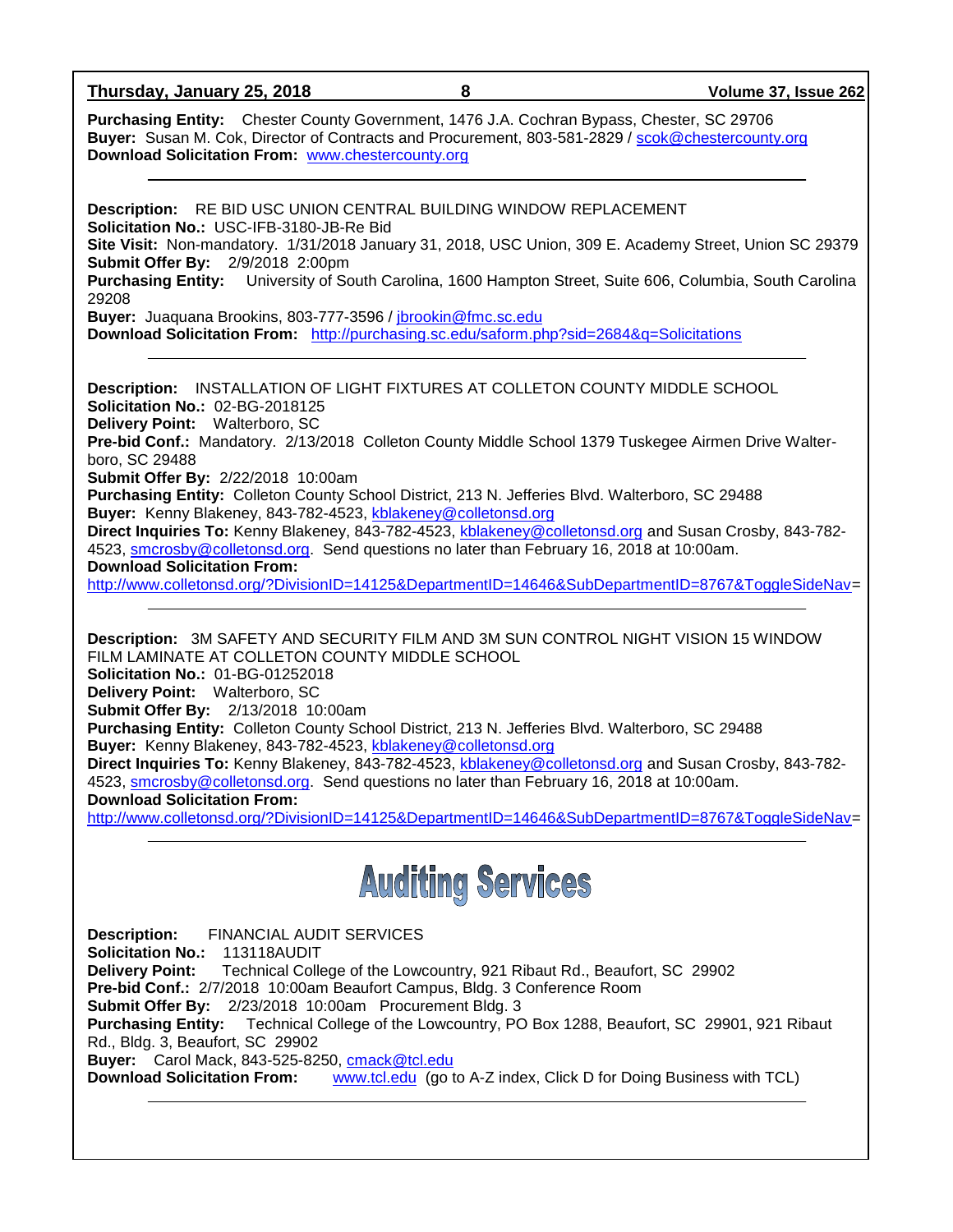| Thursday, January 25, 2018                                                                                                                                                                                                                                                                                                                                                                                                                                                                                | 9                                                   | Volume 37, Issue 262                                                                                     |
|-----------------------------------------------------------------------------------------------------------------------------------------------------------------------------------------------------------------------------------------------------------------------------------------------------------------------------------------------------------------------------------------------------------------------------------------------------------------------------------------------------------|-----------------------------------------------------|----------------------------------------------------------------------------------------------------------|
|                                                                                                                                                                                                                                                                                                                                                                                                                                                                                                           | Supplies                                            |                                                                                                          |
| <b>Description: LCN/EDA DOOR CLOSER</b><br>Solicitation Number: 5400014888<br>Submit Offer By: 02/13/2018 10:00am<br>Purchasing Agency: SC Department of Corrections 4420 Broad River Road Columbia, SC 29210<br><b>Buyer: BRITTANY DRIGGERS</b><br>Email: driggers.brittany@doc.state.sc.us<br><b>Download Solicitation From:</b><br>http://webprod.cio.sc.gov/SCSolicitationWeb/solicitationAttachment.do?solicitnumber=5400014888                                                                      |                                                     |                                                                                                          |
| <b>Description: FOLGER ADAMS LOCKS AND ACCESSORIES</b><br>Solicitation Number: 5400014889<br>Submit Offer By: 02/14/2018 10:00am<br>Purchasing Agency: SC Department of Corrections 4420 Broad River Road Columbia, SC 29210<br><b>Buyer: BRITTANY DRIGGERS</b><br>Email: driggers.brittany@doc.state.sc.us<br><b>Download Solicitation From:</b><br>http://webprod.cio.sc.gov/SCSolicitationWeb/solicitationAttachment.do?solicitnumber=5400014889                                                       |                                                     |                                                                                                          |
| <b>Description:</b> CHARLESTON COUNTY SCHOOL DISTRICT IS SOLICITING QUOTES FOR A<br>MELCOGRAPHTEC FCX2000 SERIES CUTTING PLOTTERS FOR BURKE HIGH SCHOOL<br>Solicitation No.: QT 1802<br>Delivery Point: Charleston County, SC<br>Drive North Charleston, SC Procurement Services Conference Room<br><b>Purchasing Entity:</b> Charleston County School District<br>Direct Inquiries To: 843-566-1817 / Michelle_Wright@charleston.k12.sc.us<br><b>Download Solicitation From:</b>                         | www.ccsdschools.com/Business/Contracts_Procurement/ | Submit Offer By: 2/13/2018 2:00pm -- Charleston County School District Operation Center 3999 Bridge View |
| <b>Description:</b> PROVIDE COMPETITOR SWIMMING LANE LINES<br>Solicitation No.: USC-RFQ-3253-MR<br>Delivery Point: Columbia, SC<br>Submit Offer By: 2/2/2018 11:00am<br>Purchasing Entity: University of South Carolina, 1600 Hampton St., Columbia SC 29208<br>Buyer: Michelle Robinson, CPPB, 803-777-5253, marobins@mailbox.sc.edu<br>Download Solicitation From: http://purchasing.sc.edu                                                                                                             |                                                     |                                                                                                          |
| <b>Description:</b> CHARLESTON COUNTY SCHOOL DISTRICT IS SOLICITING QUOTES FOR A<br>MELCOGRAPHTEC FCX2000 SERIES CUTTING PLOTTERS FOR BURKE HIGH SCHOOL<br>Solicitation No.: QT 1802<br>Delivery Point: Charleston County, SC<br>Drive North Charleston, SC Procurement Services Conference Room<br>Purchasing Entity: Charleston County School District<br>Buyer: 843-566-1817 / Michelle_wright@charleston.k12.sc.us<br>Download Solicitation From: www.ccsdschools.com/Business/Contracts Procurement/ |                                                     | Submit Offer By: 2/13/2018 2:00pm -- Charleston County School District Operation Center 3999 Bridge View |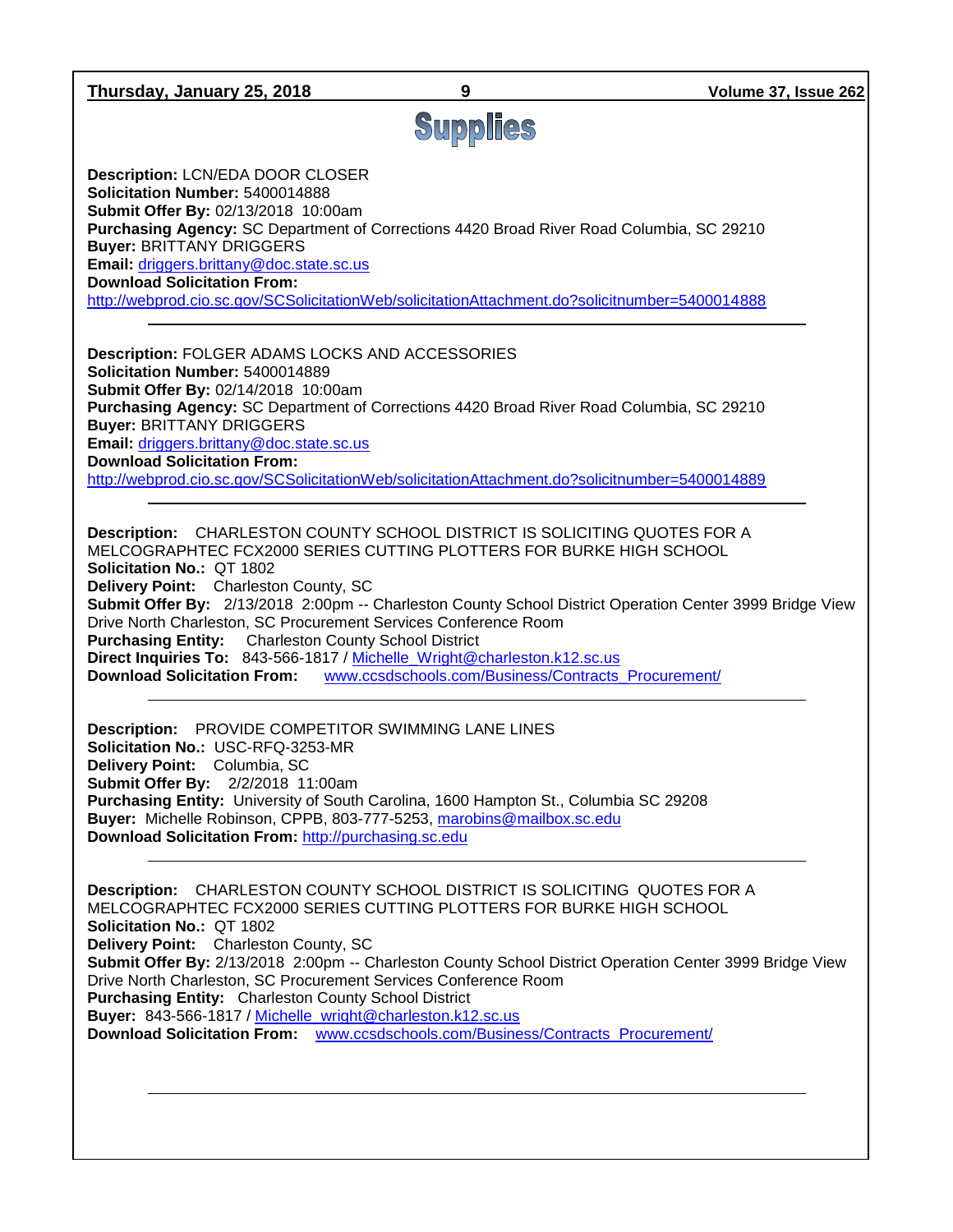**Thursday, January 25, 2018 10 Volume 37, Issue 262**

# Intent To Sole Source

# **SPARTANBURG COMMUNITY COLLEGE**

Spartanburg Community College intends to sole source the procurement of a FESTO Industry 4.0 System for our College's students in Advanced Manufacturing Technology. The product being considered is the FESTO Industry 4.0 System using Siemens 1500 Control System with accessories by Carolina Training Associates. We require that the Industry 4.0 System have the following capabilities and stations: Distribution, Sorting, Robotics, Assembly, Storage, and Automated Guided Vehicles.

Spartanburg Community College seeks any vendors who can provide a FESTO Industry 4.0 System with the Siemens 1500 Control System and required stations which meets or exceeds the referenced requirements. Responses will be accepted until 2:00pm on January 31st. Please submit all inquiries and responses to Tami Steed [purchasing@sccsc.edu.](mailto:purchasing@sccsc.edu)

This notice of intent, any amendments and the award will be posted at the following web address: [https://www.sccsc.edu/purchasing-solicitations.](https://www.sccsc.edu/purchasing-solicitations)



# **PRE-SOLICITATION CONFERENCE FOR RESIDENTIAL SERVICES FOR CHILDREN**

Pre-Solicitation Conference for Residential Services for Children. These services are currently being provided under Solicitation No.: 5400002734.

The contracts awarded under the above solicitation are set to expire on June 30, 2018.

The State Fiscal Accountability Authority and the agencies who utilize these contracts are in the process of drafting a new solicitation (No.: 5400013725). Vendors are invited to attend a meeting with representatives from those agencies to discuss any issues concerning the existing contracts, and the proposed changes to be incorporated into the new solicitation.

The meeting will be held on February 8, 2018 from 10:00am until 12:30pm at the Department of Disabilities and Special Needs:

3440 Harden Street Extension Columbia, SC 29203

It is important that we get maximum participation from vendors so that we are best able to create a scope of work that both meets the children's needs and is acceptable to the agencies and the providers who are ultimately awarded contracts.

Please note that the agencies involved in this procurement are the Department of Juvenile Justice (DJJ), the Department of Disabilities and Special Needs (DDSN), the Department of Mental Health (DMH), and the Office of the Governor, Continuum of Care for Emotionally Disturbed Children Division (COC). The Department of Social Services (DSS) is acquiring similar services through their own, separate, solicitation, and will NOT be utilizing contracts awarded under the solicitation to be discussed at this meeting.

We look forward to seeing you on February 8, 2018.